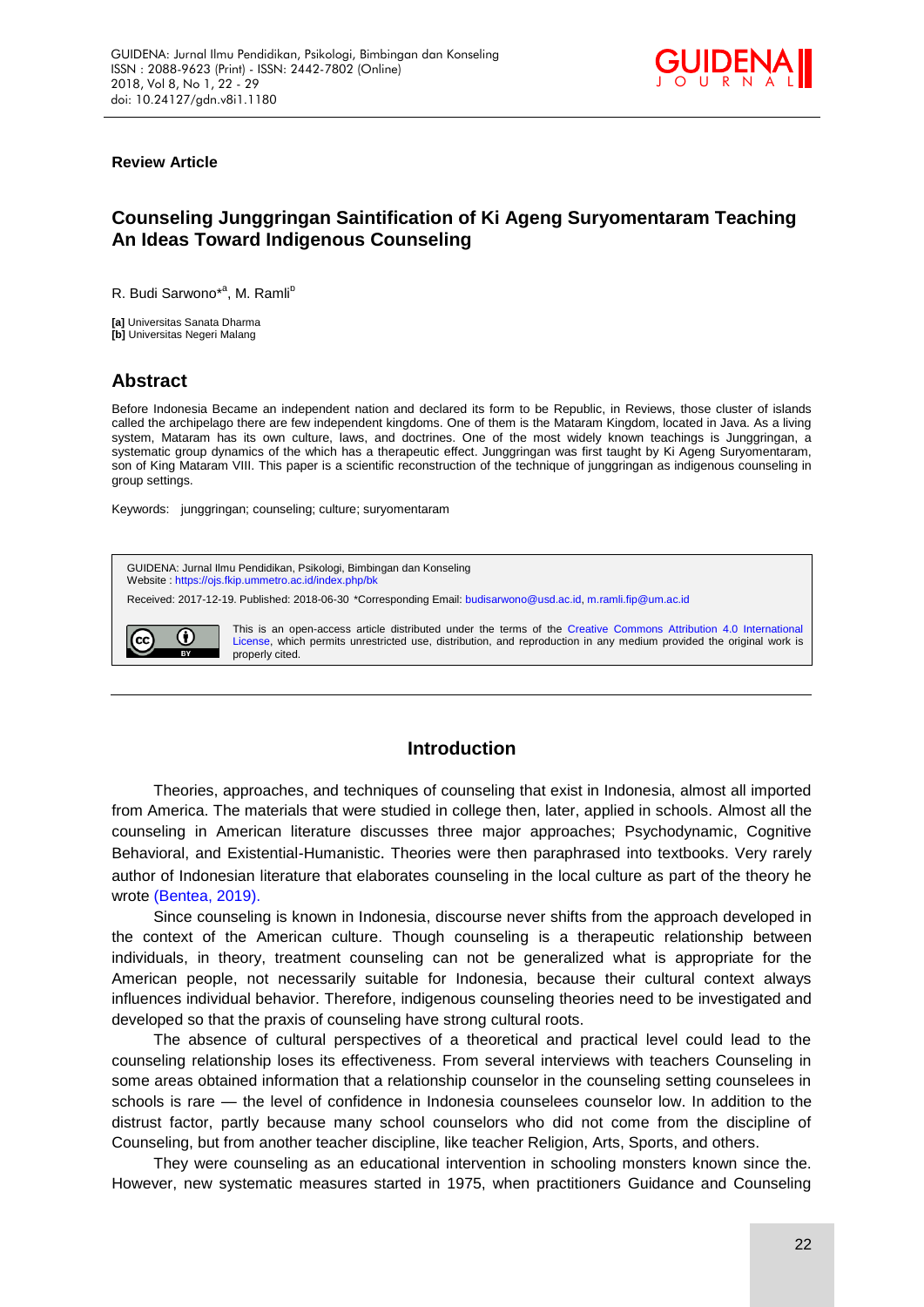(Counseling) met in Malang Teachers' Training College in a National Conference. At that moment, the lawyer agreed that Indonesian said counseling is counseling. Guidance and Counseling, so that translates to Guidance and Counseling. In the process, the word Guidance and Counseling later changed to guidance and counseling.

In Curriculum 2013, the counseling group became one of the essential services that must be held by the school, in addition to nine other services. Unfortunately, less stressed in group counseling Counseling education teachers at various universities. In general, the organizers focus on individual counseling. Group counseling only gets a tiny portion of SKS. The counseling group has several advantages that explain, besides containing therapeutic properties. The counseling group has a series of advantages, including saving time, availability of a more luxurious learning experience that empowers commonality, allowing for the more robust client to apply a determination made in the counseling sessions. Besides the advantages of excellence, the counseling group also has some disadvantages, such as not suitable for handling cases of extreme aggression. Is not suited to handle cases of intensive relational (siblings, children of parents), there is the danger of too controlling group counselor.

Such issues are discussed in the counseling group also often intersect with personal values that can affect their relationships with others. Confidentiality aspects are more vulnerable in Counseling, challenging to avoid negative process modeling; it is challenging to realize the group "ideal" in the counseling group. Counseling Group counseling requires complex skills. Not suitable for handling cases of intensive relational (siblings, children of parents), there is the danger of too controlling group counselors. Such issues are discussed in the counseling group also often intersect with personal values that can affect their relationships with others. Confidentiality aspects are more vulnerable in Counseling, challenging to avoid negative process modeling; it is challenging to realize the group "ideal" in the counseling group. Counseling Group counseling requires complex skills. Not suitable for handling cases of intensive relational (siblings, children of parents), there is the danger of too controlling group counselors. Such issues are discussed in the counseling group also often intersect with personal values that can affect their relationships with others. Confidentiality aspects are more vulnerable in Counseling, challenging to avoid negative process modeling; it is challenging to realize the group "ideal" in the counseling group. Counseling Group counseling requires complex skills. Such issues are discussed in the counseling group also often intersect with personal values that can affect their relationships with others. Confidentiality aspects are more vulnerable in Counseling, challenging to avoid negative process modeling; it is challenging to realize the group "ideal" in the counseling group. Counseling Group counseling requires complex skills. Such issues are discussed in the counseling group also often intersect with personal values that can affect their relationships with others. Confidentiality aspects are more vulnerable in Counseling, challenging to avoid negative process modeling; it is challenging to realize the group "ideal" in the counseling group. Counseling Group counseling requires more complex skills [\(Ratanavivan & Ricard, 2018\).](#page-7-0)

As far as the literature search of group counseling, in Indonesia, there is no counseling model developed from the local culture. Ki Ageng Suryomentaram teachings about Junggrinagan be one developed an advanced alternative to the original Indonesian Indigenous Counseling.

## **Theory**

Three group counseling approach that is often taught to prospective teachers in Indonesia BK, namely Crisis-Center, Problem-Center, and Growth-Center. The third approach was developed from several theories. The crisis-centered approach focused on urgent problems, attempted to respond to events or situations that must be resolved immediately, formed as a result of the critical situation. Conflicts can be addressed through crisis-centered, for example, conflicts between groups of students, the conflict in extra-curricular groups, conflicts due to ethnic differences, and others. Included here is the academic crisis.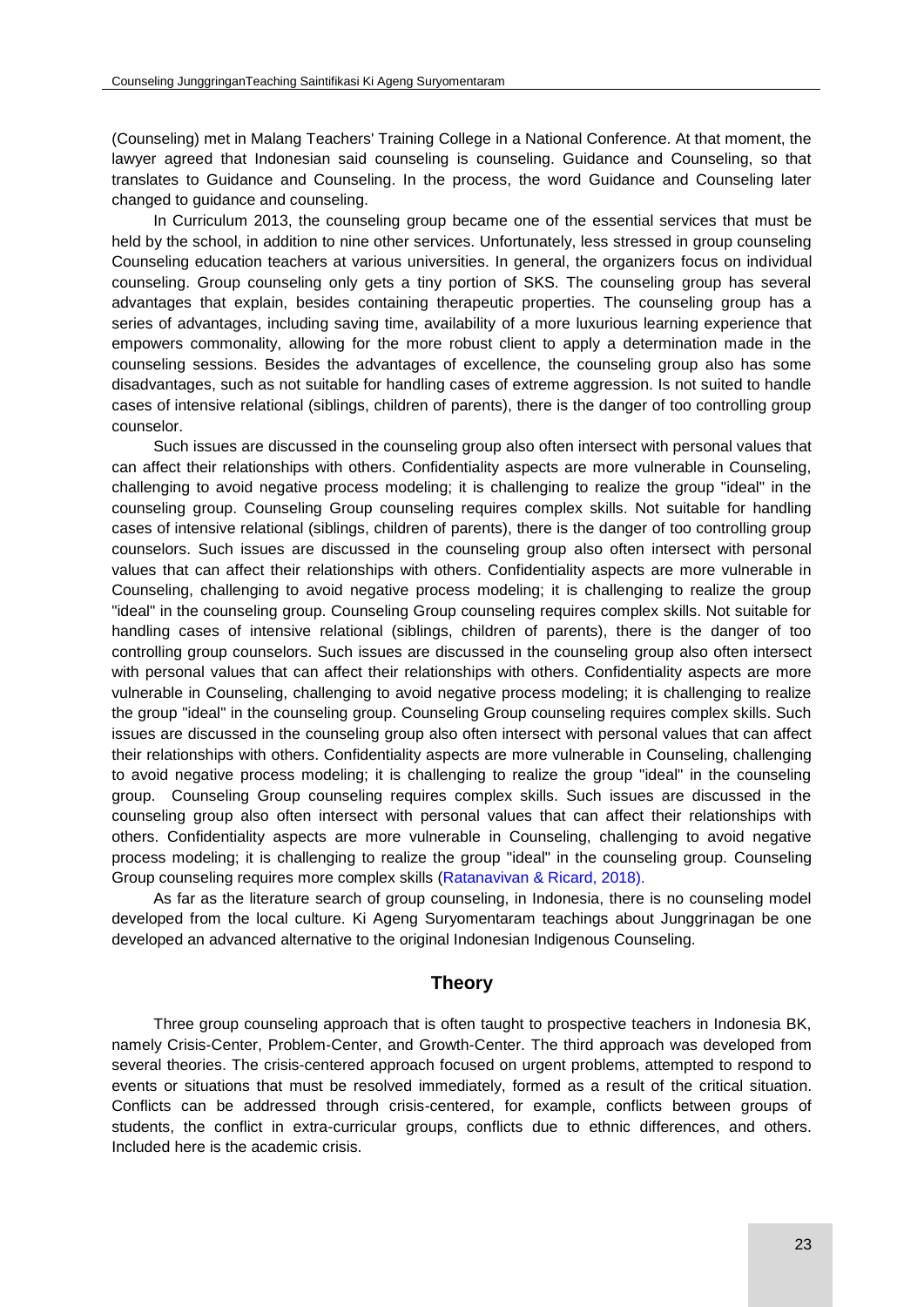A problem-centered approach in counseling focuses on problems experienced by the counselee, but the problems faced not so urgent and did not cause the crisis. Problems experienced not to involve a high degree of emotion as in crisis-centered, often a continuation of the crisiscentered.

The growth-centered approach is centered counseling on the personal and social development of the students. The primary reason for the formation of growth-centered group counseling is not solely due to a crisis or concerns. The group may use the opportunity to learn to know themselves more deeply, learn to develop social relationships, learn to mature emotions, learn to develop an assertive attitude. Growth-centered group counseling is designed for all students to address the needs and common interests of young people at various stages of development in life. The topics are often discussed, among other things: accept responsibility, to change the behavior of ineffective, learn to communicate effectively, set goals together, and learn problem-solving [\(Lee, Park, & Kim, 2017\).](#page-7-0)

It writes that counseling is a dynamic group that consists of keeping people in an effort preventive and remedial (curative). In general counseling, the group had a specific focus, such as solving educational problems, personal problems, social problems, or problems career. The group method emphasizes interpersonal communication relating to consciousness thinking, feeling, and behaving consciousness. Counseling groups are more likely counselees growth-oriented and focused on the search counselee's internal forces.

The mentioned counseling group consists of 4-8 people by the number of counselors, one or two people. Some other experts did not mention the number though pointing to the same criteria mentions that group counseling is assistance to individuals in a group situation that is both preventive and healing to provide facilities in their development. Defines group counseling is the process of assistance that incorporates elements of mind awareness (conscious though), therapeutic function, and orientation to the living reality of the counselee.

#### **Junggringan: An Indigenous Group Counseling**

It provides a short description of Ki Ageng, who Suryomentaram. Written, Suryomentaram born on May 20, 1892, the 55th child of 79 siblings lane couple VII with Raden Ayu Bendoro Retnomandojo. Suryamentaram maiden name is Raden Mas Bendoro Kurdiarmadji. Since childhood, Kurdiarmadji learns three languages, namely Dutch, English, and Arabic. Also, he attended public schools and studied history, philosophy, religion, and psychology. In religion, though he studied the Koran to Kyai Haji Ahmad Dahlan. Of the things, he learned Kurdiatmadji impressive as a person is smart, diligent, and has an interest in many things. At the age of 18, he became the Prince Haryo Suryomentaram. However, he still lives an ordinary life, of them, are working in the governor's office for two years. When Ki Ageng out of Kraton, he also pursues work as batik sellers and digging wells. In the end, he chose as a place to sow Kawruh Salatiga soul that he formulated from his life experiences [\(Bodkin-Andrews, Denson, & Bansel, 2012\).](#page-7-0)

Kawruh basic teachings of Soul called Kawruh Begjo. Kawruh means knowledge; begjo means happiness. The whole effort Ki Ageng real Suryomentaram is to guide students Kawruh Mental achieve happiness in life. The ways to achieve happiness is done by recognizing the taste. Suryomentaram put sense in three outstanding continua, namely, Bungah-Susah, Meri-Pambegan, and Getun-Sumelang. He started his presentation with a pair of six feelings are positioned against each other. The first feeling that Bungah (Happy) and Susah (Sad) said:

"Salumahing bumi, salurebing langit punika mboten wonten barang ingkang pantes dipun aya aya, dipun padosi, utawi dipun ceri –ceri dipun tampik. Dene yen tiyang inggih ngaya aya pados punapa punapa , utawi nyeri nyeri nampik punapa punapa, nanging barangipun menika mboten pantes, mboten patut. Jalaran punapa punapa ingkangdipun aya aya dipun padosi utawi dipun ceri ceri menika mboten murugaken beja, mbotenmurugaken bungah sajege , mboten murugaken cilaka, mboten murugake susah sajege"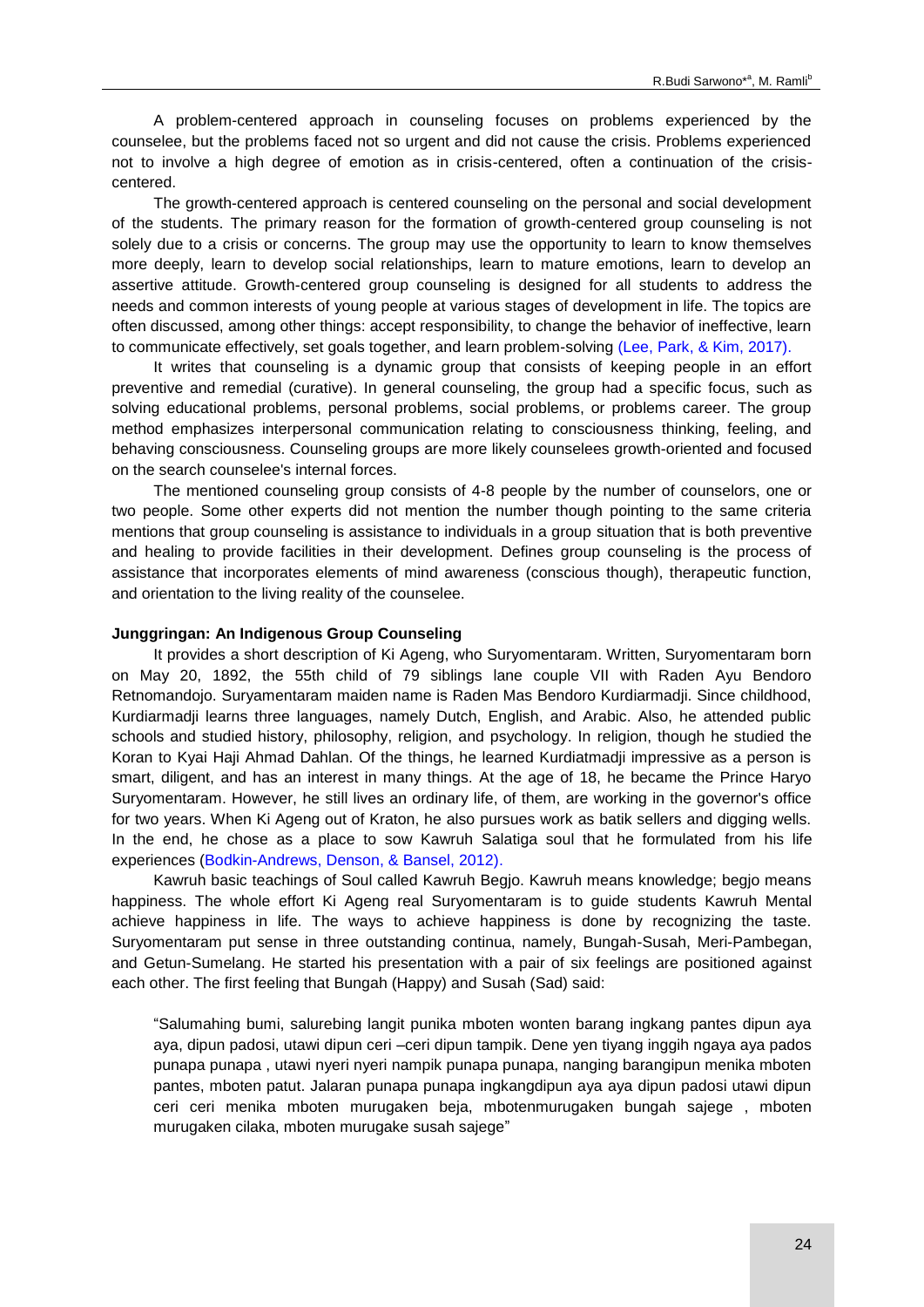The above text is a free translation: in this world, there is no decree anything inappropriate sought it insisted, and nothing is worth avoided by insistent. Whatever are looking for a way insistent, or avoided in the same way, there shall not bring happiness forever, nor bring grief forever. Why? According to Suryamentaram (1989, p 9-13) Because Bungah and Susah it is stretchy Mungkret (expands and contracts / deflate). The theory of elastic-mungkret herein described that happiness obtained from the results obtained will soon shrink something, then the next time it will expand again if the need was fulfilled shrink again, and so on soul Bungah Susah it came and went [\(Hajimirzalian,](#page-7-0)  [Atashpour, Abedi, & Jafari, 2015\).](#page-7-0)

The second pair dichotomous feeling by Suryomentaram sense meri and pembegan. Meri means envy; pambegan means overbearing. Both feelings had arisen because the individual is not the same feeling with other people (raos sami).

"Meri punika rumaos kawon tinimbang liyan, pambegan punika rumaos menang tinimbang tiyang liya. Meri lan pambegan punika ingkang murugaken dhateng tiyang lejeng ngaya aya, jengkelitan" (Suryamentaram, 1989)

Free translation of the above text, envy is a feeling inferior to others. Smug is feeling superior to others. Envy and arrogant that does the individual works by insistent, somersaults. When individuals can control their feelings pambegan meri this individual will arrive at a peaceful feeling, a situation that he has reached a similar feeling with others (raos sami)

Two final feelings contested by Suryomentaram to illustrate the dynamics of the human psyche is feeling Getun-Sumelang (Seal-Worry).

"Getun menika ajrih dhateng lelampahan ingkang sampun kalampah. Sumelang punika ajrih dhateng lelampahan ingkang dereng kelampahan. Getun lan sumelang punika ingkang murugaken dhateng tiyang ngenes, prihatin dan celaka"

Free translation of the above text is; Contrite is freshly afraid of something that is already happening. Worry is fear of something that has not happened. Feelings of regret and worry that causes a person's life miserable. The success of a person manages the feelings that stick in the dimension of time past and future, according will give birth Tatag attitude. Tag is steadfast. Why would someone be steadfast? Know an individual has a feeling of lasting (lasting Raos). Where the individual does not live in the past or the future but lives in the present. Until this sense, the authors conclude Suryomentaram view is influenced by the view which emphasizes gestalt psychology to live in the present now.

Nyawang karep is the solution of life offered Suryomentaram manage sixth sense that face each other. Before people arrive at karep nyawang skills, real-trained individuals to reflect on the desire will come to postulate wiji weruh. Wiji is the seeds of consciousness that make man closer to happiness. While want to see is higher psychological skills. To see individual until fibrosis meaning that in every wish, three inner feelings move men, namely lust pin, Kramat lan degrees. Embed correlated with wealth, power, and Drajad correlated with Kramat correlated with glory [\(Ratanavivan &](#page-7-0)  [Ricard, 2018\).](#page-7-0)

#### **The views Kawruh soul of psychopathology**

The theoretical orientation Suryomentaram teachings do not tend to discuss pathology, but more tendency to formulate future happiness (ngelmu Begia). In a note, Sugiarto (2015 terms 118-120) is mentioned six things that you think Suryomentaram be the cause of psychiatric illness (liver damage). Firstly because Kramadangsa records all the experience through the senses and making it such a desirable form of "I." Second, when one becomes "I Kramadangsa" then embed Drajad and Kramat made king, and he wanted was not achieved, then he suffered. A false understanding caused suffering and disappointment that if the desire is achieved, then he will be happy (Rusmana & [Kusherdyana, 2017\).](#page-7-0)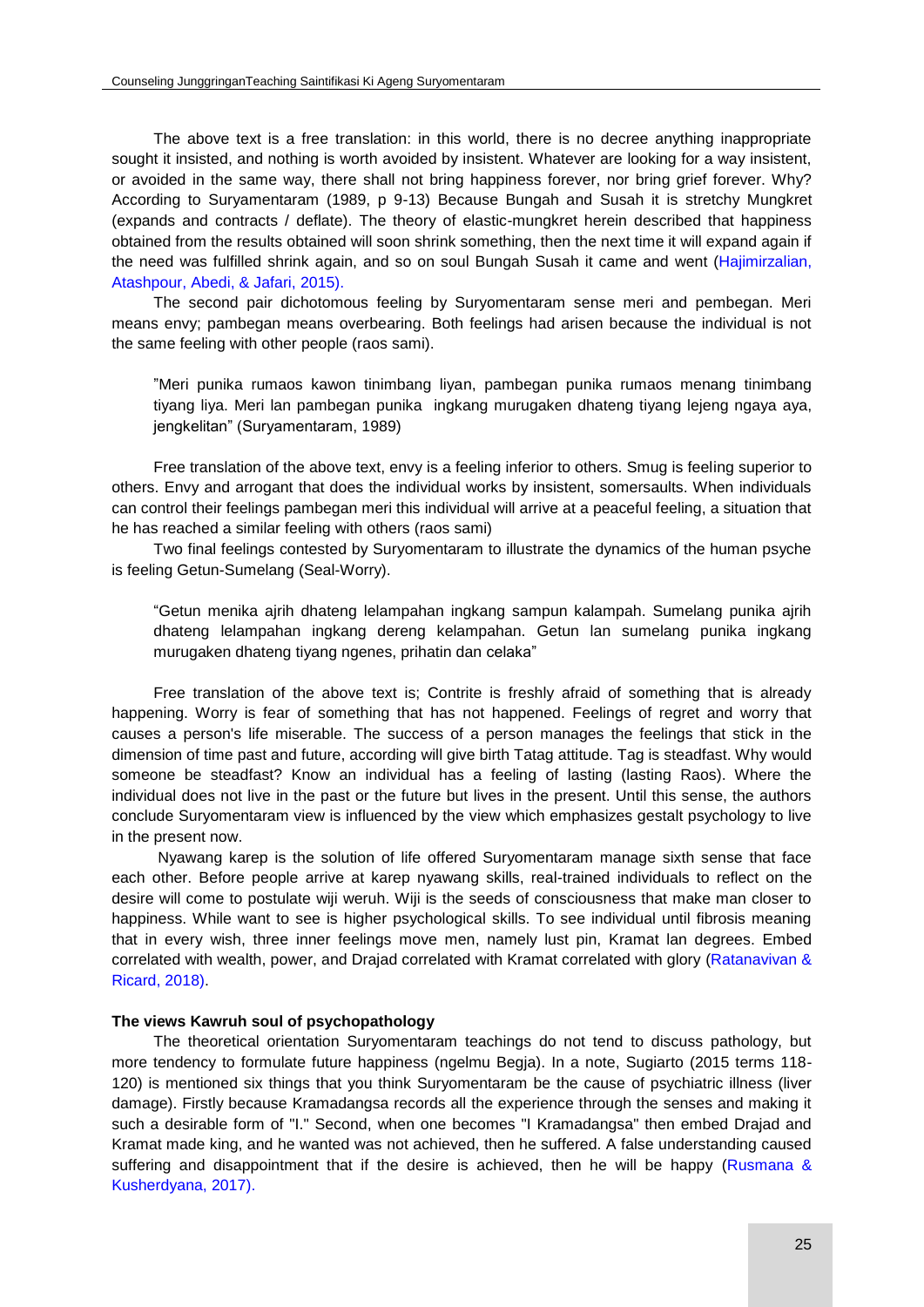Third; I and my desire by Suryomentaram is a dough of various flavors. If Kramadangsa falsely made notes, then the dough-kneading it would also be wrong. It sort of thing that often triggers mental illness as psychosomatic, even broken souls (dissociation). Fourth; One eye of the heart or inaccuracy in managing heart that one captures the feel and catch a thing would cause mental disorders. Fifth, curiosity happily ever after also plunged the soul to misery. Happy-sad actually because it will continue to change in the experience of human life. Sixth: Raos want elongation; enjoyment will be the world's ongoing. Some symptoms of a lack of mental health are seen in the experience of regret (sorry) anxiety (Sumelang) envy (Raos meri pambegan) and compensatory actions (tumindak slamuran). Sources and other events in themselves are what causes humans could fall in Raos pain that is not aligned to the desire to make themselves as satiation or craving desire that never runs out.

### **Junggringan techniques**

Junggringan is one Kawruh Lifestyle counseling methods developed by Suryamentaram Junggringan is a meeting that was held to a meeting of people who have felt the Raos begja, and has understood kawruh begja. There are no teachers and no students at the meeting, all similar attendees position.

"Junggringan salaka punika namaning gegrombolanipun tiyang beja, inggih punika pepanggihanipun tiyang-tiyang ingkang sami kraos beja, jalaran mangertos dateng kawruh beja, perlu gineman bab-bab kawruh beja. Dados Junggringan punika dede paguron, mila mboten wonten guru, murid"

The first model is called passion (from the final words, which means to learn). In Junggringan pasinaon, participants will learn to do the analysis themselves until they can understand the principles and terminology in Kawruh Soul. The second level is called Djawah Kawruh. In efforts exist, Kawruh Djawah Junggringan effort to help those who suffered as a result of certain psychological disorders through rigorous analysis to arrive at the cause of the problem. This second meeting, according to the researchers, describes saving intervention group counseling. There are specific prerequisites to follow this Kawruh Djawah Junggringan, which is a good understanding of the fourth dimension Kawruh Soul [\(Saurabh & Ruchi, 2016\).](#page-7-0)

Suryomentaram likened the gathering activities such as Jungring Salaka together (often called Junggringan), which means a place of life of the gods. He said that the begja, it was like gods, although his form is commoner (form fleas walang ataga). Meeting basic Junggringan is say asked (frequently asked questions/discussion/ dialogue). Things that dialogue only a matter of taste and his knowledge about kawruh begja. Sipembicara has to understand what was said, who did not know to ask, and together understand it, until they get a shared understanding and happy together.

"Ingkang dipun kandakaken lan dipun tekekaken mboten liya namung bab kraosipun lan mangertosipun dateng kawruh beja. Ingkang mangertos sami kanda, ingkang mboten mangertos sami taken, lajeng sami negesi sesarengan ngantos sami mangertos sesarengan lan beja sesarengan"

Nine Junggringan principle. Writes that some matters of principle in implementing Junggringan are as follows. First: What happened in Junggringan is kanda and taken (dialogue). Second: The material discussed in question kanda is about kraos (feel), understand come on ngelmu begja (understanding the science of happiness). Third: The managers (understand) plays as kanda (talk). Fourth: do not understand the plays as questions (ask). Fifth: the audience with the same mean. Sixth: the joint discussion was done so that all parties managers (understand). Seventh: Junggringan has done so that participants experienced happiness together until there is no pressure is felt. Eighth: Junggringan not depending on the place, the number, and state of the participant. Ninth, Kanda questions (dialogue) is the core of junggringan.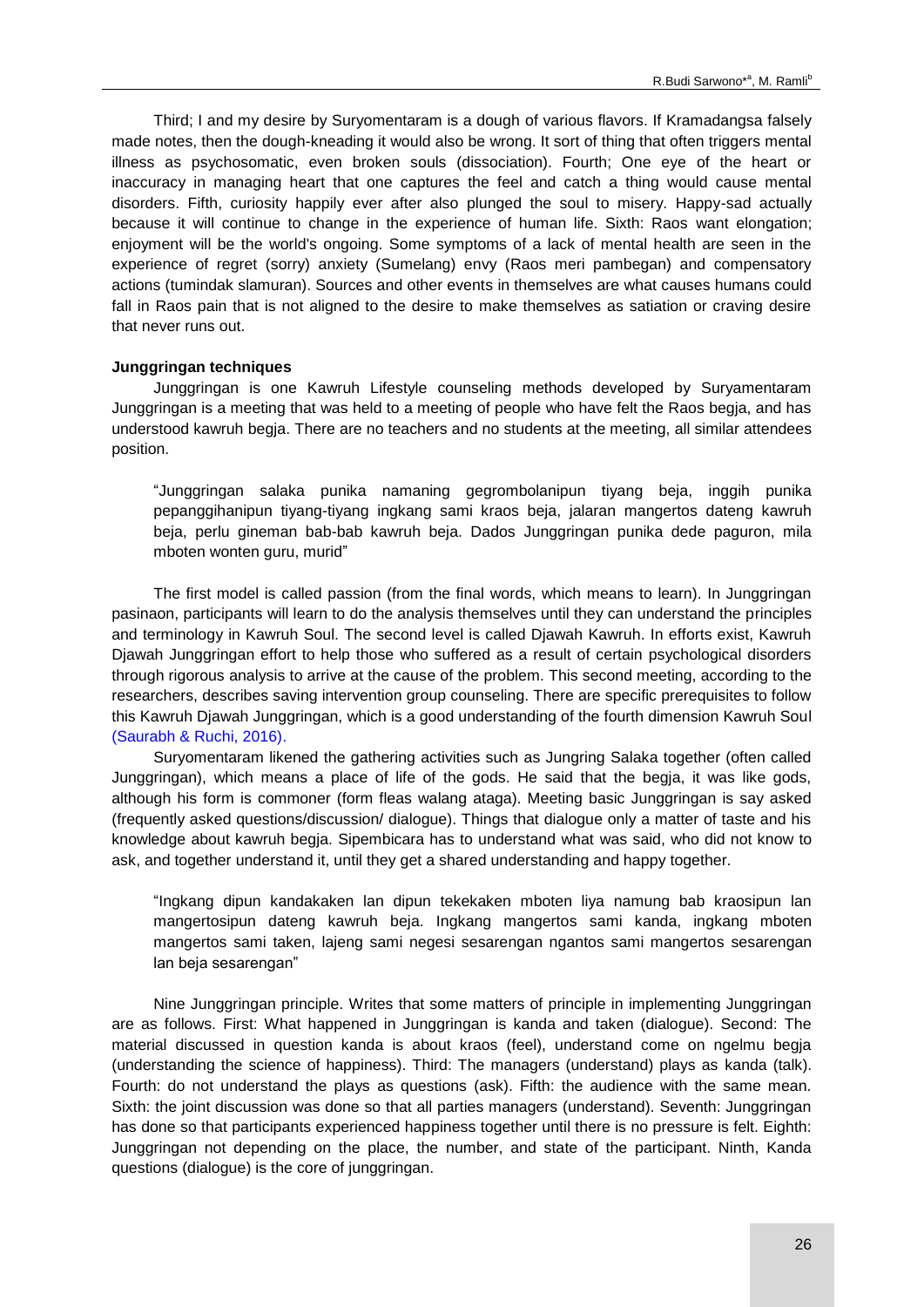The basic principle of Kanda-ask, The weight of scientific teachings Suryomentaram indications of standard procedures in conducting the dialogue in the event Junggringan. The first basic principle, as written, is the principle kanda yield, i.e., the merging of flavors between the parties to a dialogue Junggringan. Kanda yield also requires an understanding of a person who speaks (kanda), he had to know what was said, for whom it is said, and how to say it. With principles that are expected to accompany the participants, kanda junggringan to mengertos (understand) kraos (feel), and know (understand). Philosophy yield also implies that the speaker (kanda) does not claim to knowledge, because in principle, there is no limit kanda between I-that you did (you). Kanda also contains the meaning of philosophy is not to be obeyed, but to understand, obey implies conquered because the essential individuals do not want to be conquered. Thus kanda should avoid discord, disagreement, and hostility [\(Cleveland & Sink, 2017\).](#page-7-0)

….luluh inggih punika sirnaning raos aku kowe, lajeng mboten sangga runggi anjajagi raos rumaosing tiyang ingkang dipun luluhi. Mila menawi Junggring salaka menika katrajang karep ingkang wategipun mboten saget luluh, lajeng bibar…..

Junggringan requires humility that leads to loss of status boundaries, which can impede communication between participants. Both parties kanda (counselor/leader of the group) nor the parties ask (counselees) feel free to follow Junggringan activity.

An essential attitude requires the absence of yield kanda kanda ungkul attitude. People who have an attitude ungkul (feel superior) must be difficult dikandani (given out). This attitude also hinder a person to ngandani (tell). "Yen-kalingan kaling ungkul tiyang punika mboten Saget kanda, lan mboten saged dikandani". For those who have an attitude, ungkul wants only to win it, so it will be an excellent ask kanda win a victory. Ultimately what happens is squabbling.

If the essential attitude or a basic rule in Junggringan the participant has owned it then the individual will be able to feel, to understand, to see that everyone has a basic taste the same. They both feel the 'I,' is equally felt 'no' together felt 'look' alike feel like a person, in the condition that talk will be crushed against the addressee and will not admit I am understanding (of happiness) it. If that kind of attitude does not appear, the content knowledge will be used to conquer others. There would appear understanding of student teachers, who conquer and conquered.

Ngaya nature-aya(Adamant attitude) in doing kanda ask by Suryomentaram regarded as one of the obstacles in Junggringan. So in doing kanda ask, anyone involved does not need to apply to insist on forcing their own will to others. If the parties involved in Junggringan have been able to get rid of complicated(constraint) is expected to carry them on, the situation transmits begja, which in turn can bring enlightenment to all parties. Because all will come to a condition anggugah know (raise understanding) and become an independent person (personal Madeg weruhipun).

How do kanda in any Junggringan no separate SOPs. In order for the message better understood by the communicant, the rules must be obeyed in kanda is; must sequence (systematic), complete (jangkep, light (obviously), explicit (open), and that (obviously). So what is described to be clear, to explain how it should be systematic, and explain the source of the source should also be as clearly explained. Someone who transmits begja must understand who her audience so that they arrive at the level of self-knowledge (Madeg personal weruhipun), must understand the benchmark in doing kanda (meaning kanda), style of doing kanda, constraint in doing kanda, and how to do kanda . By understanding all Junggringan, then every event will bring all the light conditions.

## **Applied of Theory**

Stuart, as saying states, a theory of counseling and psychotherapy can assert itself as an approach when he was healthy, validity measurable, and have clear steps to put into practice. In the choice of a different word Hansen, Stevic and Warner said counseling theories could be considered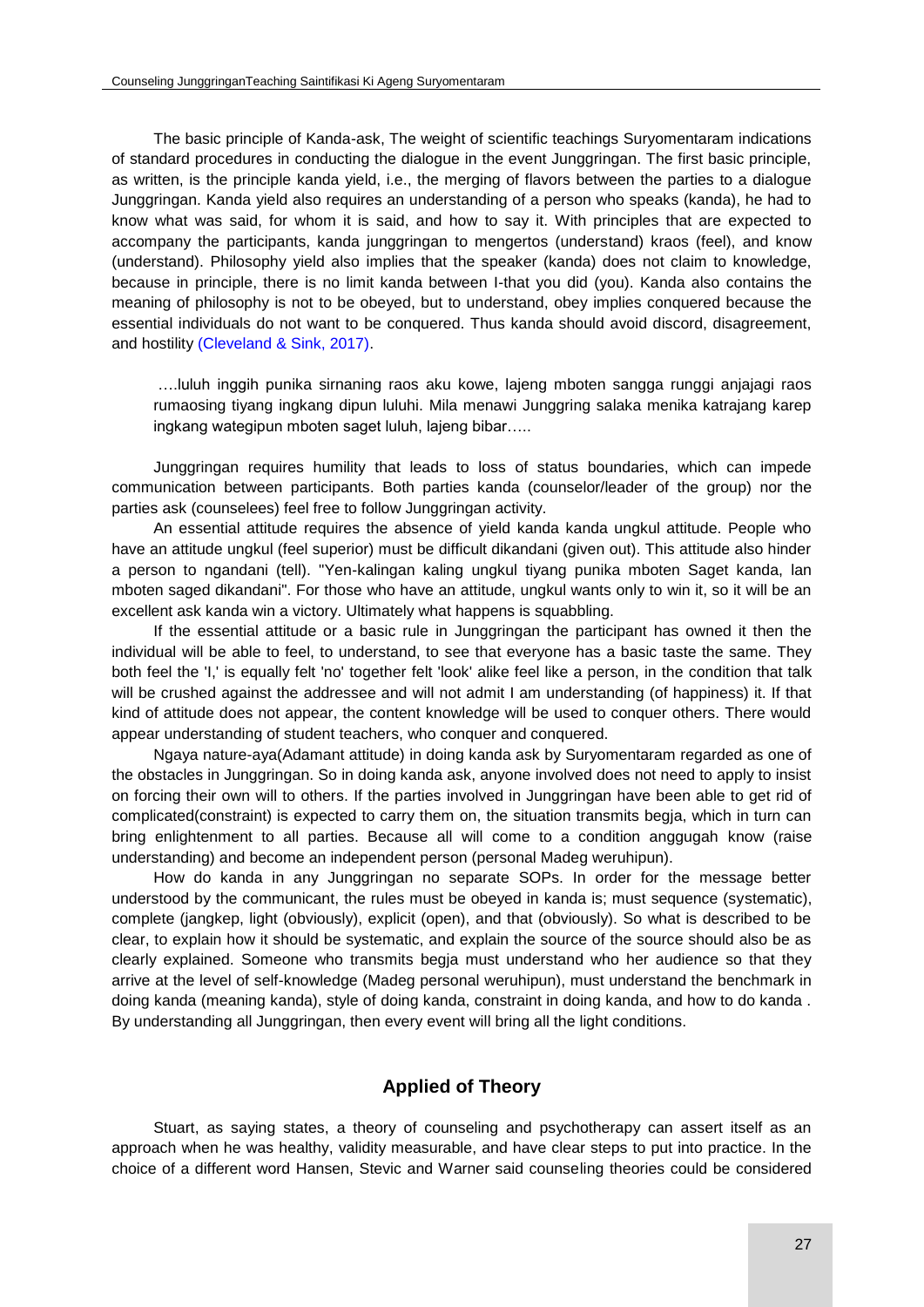as an approach when clear, easily understood, easily communicated, coherent (not contradictory), a comprehensive, containing an explanation of the various phenomena explicit and stimulate to be investigated.

Kawruh theoretical exposure of Life presented by Ki Ageng Suryomentaram (KAS), though not initiated by an academic from the university, contains requirements that said by the experts. The construct theories about me kramadangsa CASH, reminiscent of the concept of the id, ego, and superego her Sigmund Freud hitherto never failed in the eating era. Says that Kramadangsa dialectic between me and karep eternal in the human soul. So after I kramadangsa understand, we are led to understand the affective aspect in it with nyawang karep. When an individual can articulate a desire, desire is hidden behind these six feelings, will experience mental dynamics that will take him to special Madeg conditions (independent). Self-reliance most crucial element is the goal of every interaction counseling. It is, in a hypothetical, shows the axiological aspect of the teachings CASH [\(Salamah, 2016\).](#page-7-0)

Pangawikan full life, as depicted by KAS, would free individuals from the condition of the soul rupture (psychopathological). Conversely, if an individual falls in a state of self Wikan, then he is in trouble. Then CASH formulates Junggringan techniques for implementing the "theory." Junggringan steps as described above, there are three stages; Pasinaon first, second, and third Kawruh Djawah Kawruh Soul. What happens at each stage has been described in a clear and rigid by KAS. The process every meeting junggringan also been well described, that Junggringan consists of two activities, namely kanda Tand takon. Who kanda (say) and as(ask), how to do kanda, and how as also been formulated rigid by KAS.

In Junggringan, Suryomantaram spread the doctrine of not leaving the elements of the method. As has been understood from the above explanation, happily share their knowledge means understanding inspires other people to be independent (private Madeg). This is in line with the principles of counseling, which is an individual's independence to help him out of trouble. How to help others in the group are also governed by rigid Junggringan. For example, Suryomentaram teaches three things that ordinances do kanda (talk). 1). It should be explained as clearly as he explained that what He explained it (epistemological aspect). 2). It should clear as he explained how to achieve what is said (axiological aspect), 3). It should be explained what the benefits of that activity (ontological aspect).

### **Conclusion**

The theoretical construct of Junggringan has qualified (in hypothesis) to be an original Indonesian indigenous counseling technique. What is needed now is a series of studies to prove the hypothesis. Difficulties faced in proving this is because Junggringan in a natural setting only happens once a year on each anniversary of the KAS. Proof of this theory should be implemented in the settings junggringan designed intentionally to solve real problems in several counselees. Action research will be the best choice method to prove this hypothesis.

### **Funding**

The authors have no funding to report.

#### **Acknowledgments**

The authors have no support to report.